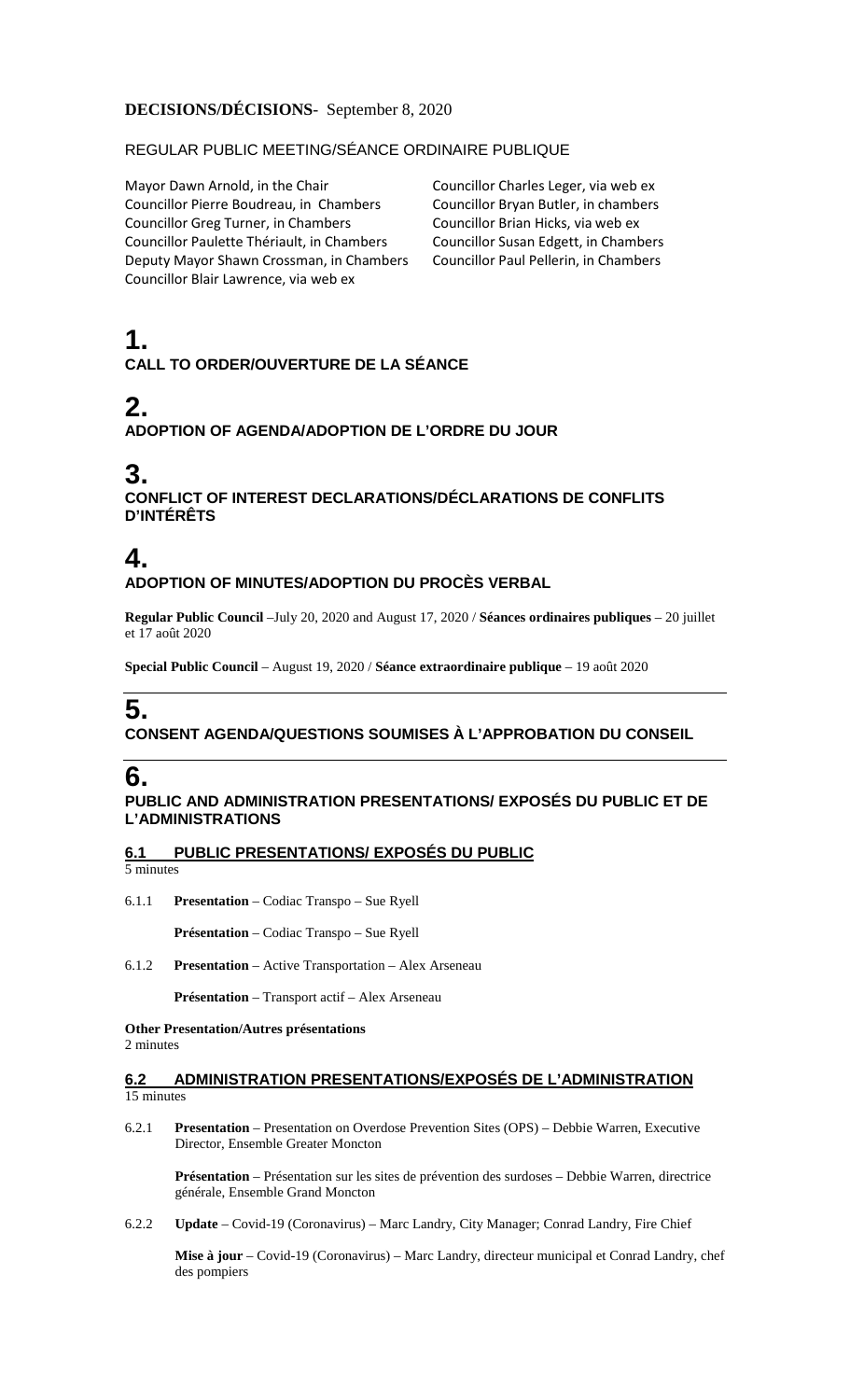### 6.2.3 **RCMP Update** – Tom Critchlow, Codiac RCMP Superintendent

**Mise à jour** GRC – Tom Critchlow, surintendant, GRC Codiac

# **7. PLANNING MATTERS/ QUESTIONS D'URBANISME**

7.1 **Tentative Plan** of Amending Heathfield Dev. Ltd. Subdivision

**Motion: That** Moncton City Council approve cash in lieu of Land for Public Purposes in the amount of \$35,773.00 for the Am Heathfield Dev. Ltd. Subdivision**.**

Moved by Councillor Thériault Seconded by Councillor Butler

#### **MOTION CARRIED**

**Plan provisoire** visant la modification du lotissement Heathfield Dev. Ltd.

**Motion : Que** le Conseil municipal de Moncton approuve la contrepartie financière du terrain d'utilité publique de 35 773 \$ pour la modification du lotissement Heathfield Dev. Ltd.

Proposée par le conseiller Thériault Appuyée par le conseiller Butler

### **MOTION ADOPTÉE**

### 7.2 **Tentative Plan** of Amending Unit 19, Grove Hamlet Subdivision

**Motion: That Council approve** 

1) the Draft Amendment to Registered Subdivision Agreements #34362351 and #35855742; and

2) The Planning Advisory Committee respectfully recommends that Council:

- Assent to the location of Glengrove Road and Durelle Street as public streets;
- Assent to the location of two (2) future streets (Temporary Turn-around); and
- Assent to the location of Land for Public Purposes as shown.

Subject to the following conditions:

- Council approves of an amendment to the current Registered Subdivision Agreement/Phasing Plan permitting this proposed extension to proceed;
- Streets and Services to be designed and acceptable to the City Engineer and constructed in accordance with the Subdivision Development, Procedures, Standards and Guidelines;

Moved by Councillor Crossman Seconded by Councillor Thériault

#### **MOTION CARRIED.**

**Plan provisoire** visant la modification de l'unité 19, lotissement Grove Hamlet

**Motion : Que** le Conseil approuve :

- 1) la modification proposée aux accords de lotissement enregistrés no 34362351 et 35855742.
- 2) Le Comité consultatif d'urbanisme recommande au Conseil municipal de Moncton :

-d'approuver l'emplacement du chemin Glengrove et de la rue Durelle comme rues publiques;

- -d'approuver l'emplacement de deux rues futures (zone de manœuvre temporaire);
- -d'approuver l'emplacement du terrain d'utilité publique tel que représenté dans les plans.

Sous réserve des conditions suivantes :

- Que le Conseil approuve la modification de l'accord et du plan des phases du lotissement enregistré afin de permettre de réaliser le prolongement proposé;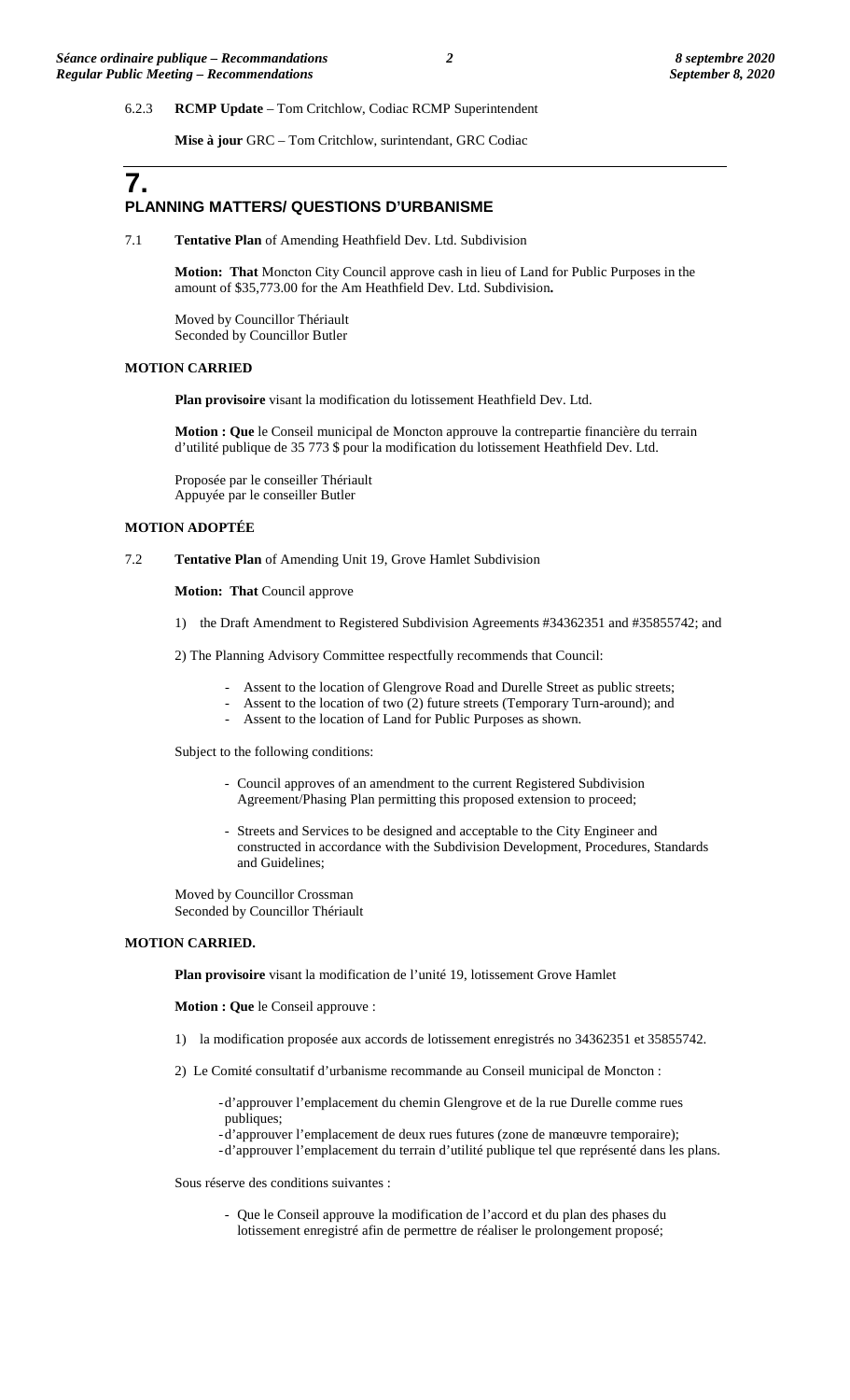- Que les rues et les services soient conçus à la satisfaction de l'ingénieur de la Ville et soient construits conformément aux procédures, aux normes et aux directives sur l'aménagement des lotissements.

Proposée par le conseiller Crossman Appuyée par le conseiller Thériault

### **MOTION ADOPTÉE**

# **8.**

**STATEMENTS BY MEMBERS OF COUNCIL/ EXPOSÉS DES MEMBRES DU CONSEIL**

# **9.**

**REPORTS AND RECOMMENDATIONS FROM COMMITTEES AND PRIVATE MEETINGS/ RAPPORTS ET RECOMMANDATIONS DES COMITÉS ET RÉUNIONS À HUIS CLOS**

9.1 **Recommendation(s)** – Special Private Session – August 17, 2020

#### **Motion:**

**That** Moncton City Council authorize administration to provide notice to Moncton 4Ice Sports Inc. of its intention to renew the Service Agreement for the operation and maintenance of the Superior Propane Centre for an additional 10-year term (2022-2032), and that the Mayor and City Clerk be authorized to execute all necessary documents to give effect thereto.

**And that**, as part of the agreed-upon Ice Facilities Maintenance Contract between the City of Moncton and Moncton Arena Partners, an operational review of the service level be carried out.

**And that**, as part of the renewal of the Service Agreement, the fixed service fee agreed upon by both parties be invested annually via a City held Capital Reserve into the capital costs of the building based on the recommendations of the Facility Asset Condition Report from MCW Maricor dated November 27, 2019.

Moved by Councillor Boudreau Seconded by Councillor Edgett

**MOTION CARRIED.** Against: Councillors Hicks, Butler, Crossman and Pellerin

**Recommandation(s)** – Séance extraordinaire à huis clos – 17 août 2020

#### **Motion :**

**Que** le Conseil municipal de Moncton autorise l'Administration à adresser, à Moncton 4Ice Sports Inc., un avis de son intention de renouveler l'accord de services pour l'exploitation et l'entretien du Centre Superior Propane pendant une durée supplémentaire de 10 ans (2022-2032) et que la mairesse et la greffière municipale soient autorisées à signer tous les documents nécessaires pour donner effet à cet accord.

**Et que**, dans le cadre du contrat conclu pour l'entretien des arénas entre la Ville de Moncton et les Partenaires des arénas de Moncton, l'on procède à un examen opérationnel des niveaux de service.

**Et que**, dans le cadre du renouvellement de l'accord de services, les honoraires de services fixes convenus entre les deux parties soient investis chaque année, dans le cadre de la réserve d'immobilisations de la Ville, dans les dépenses en immobilisations du bâtiment d'après les recommandations du rapport sur l'état des infrastructures de l'installation de MCW Maricor en date du 27 novembre 2019.

Proposée par le conseiller Boudreau Appuyée par le conseiller Edgett

**MOTION ADOPTÉE –** Contre : Conseillers Hicks, Butler, Crossman et Pellerin

#### 9.2 **Recommendation(s)** – Special Private Session – August 31, 2020

That Moncton City Council direct administration to draft the necessary legal documents to amend the Operations and Maintenance Agreement, signed between the City and ASM Global, to provide a two year term extension and modified guaranteed annual payment plan, as well as financial support to assist with the payment of operational losses in 2020 and 2021, which will be recovered in future years based on the terms of the addendum to the Operations and Maintenance Agreement with ASM Global due to the Covid-19 pandemic; and, that the Mayor and City Clerk be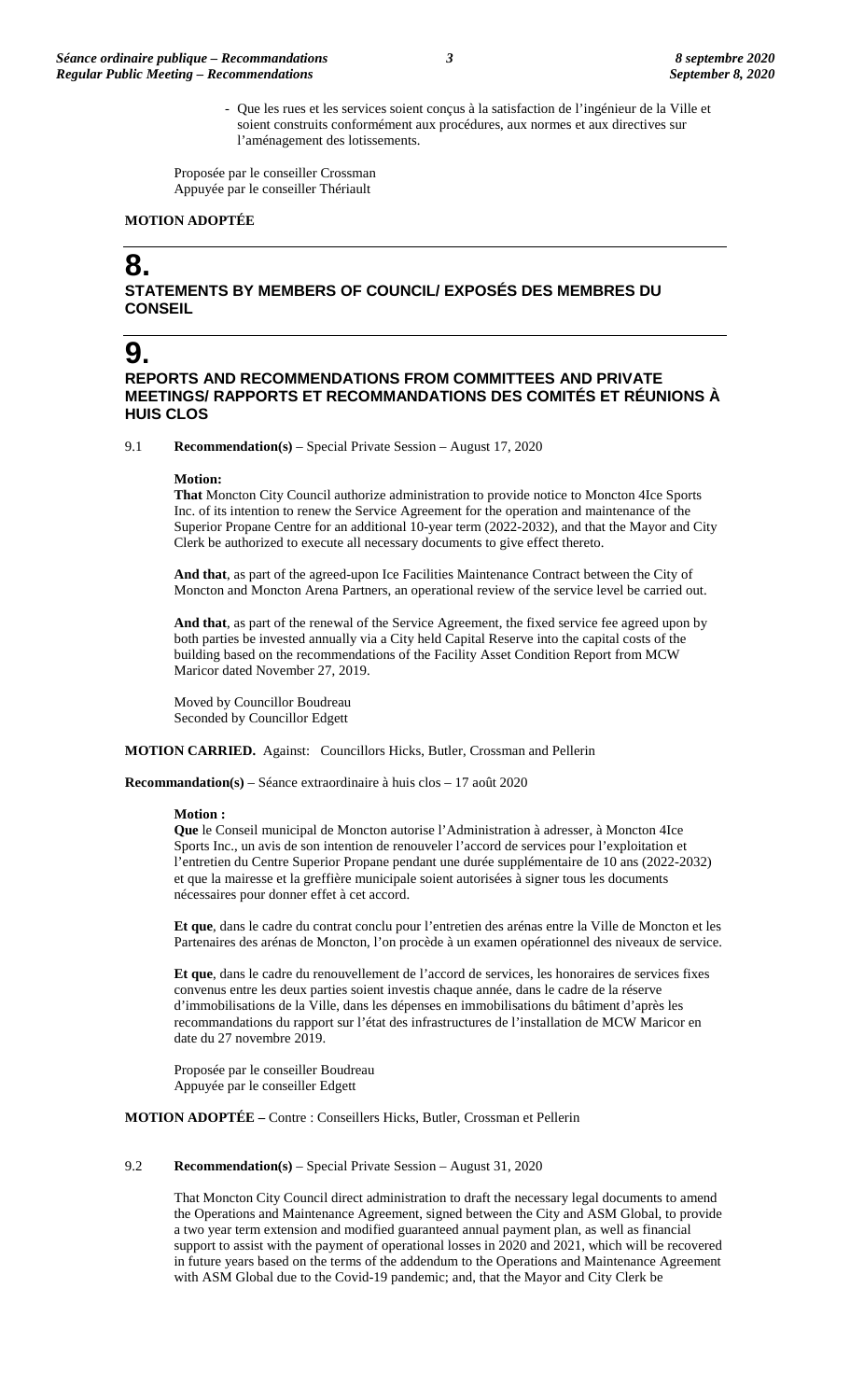authorized to sign and affix the corporate seal of the City of Moncton to the amending agreement(s), agreement(s) and any other necessary documentation relating thereto.

Moved by Councillor Leger Seconded by Councillor Edgett

#### **MOTION CARRIED.**

**Against:** Councillors Butler, Hicks, Crossman and Pellerin

**Recommandation(s)** – Séance extraordinaire à huis clos – 31 août 2020

Que le Conseil municipal de Moncton donne à l'Administration pour consigne de rédiger les documents juridiques nécessaires afin de modifier l'accord d'exploitation et d'entretien conclu entre la Ville et ASM Global, afin de proroger l'accord pour deux ans et de modifier le plan des paiements annuels garantis, en plus de l'aider à financer les pertes opérationnelles de 2020 et de 2021, qui seront amorties sur les prochaines années d'après les conditions de l'annexe de l'accord d'exploitation et d'entretien conclu avec ASM Global en raison de la pandémie de COVID-19; et que la mairesse et la greffière municipale soient autorisées à signer les accords de modification et autres et tous les documents afférents nécessaires et à y apposer le sceau de la Ville de Moncton.

Proposée par le conseiller Leger Appuyée par le conseiller Edgett

### **MOTION ADOPTÉE**

**Contre :** Conseillers Butler, Hicks, Crossman and Pellerin

# **10. REPORTS FROM ADMINISTRATION/ RAPPORTS DE L'ADMINISTRATION**

10.1 **Quotation QP20-045** – Architectural Services

**Motion: That** Moncton City Council approve the award of Quotation #QP20-045 – Architectural Services, to the lowest bidder meeting the Terms and Conditions and Specifications set out in the Quotation, being Northland Design Studio Inc., at the unit rates specified in the firm's Quotation submission, which represents a Total Estimated Annual Contract Value of \$73,904.75, including H.S.T. @ 15%, for a one (1) year period with options to extend the agreement up to a maximum of four (4) additional twelve (12) month periods, if it is in the City's best interests to do so.

Moved by Councillor Leger Seconded by Councillor Turner

### **MOTION CARRIED.**

Proposition de prix QP20-045 –Services architecturaux

**Motion : Que** le Conseil municipal de Moncton approuve l'attribution du contrat donnant suite à la demande de propositions nº QP20-045 (Services architecturaux) au soumissionnaire le moins-disant qui respecte les clauses et conditions ainsi que le cahier des charges reproduits dans la demande de propositions, soit Northland Design Studio Inc., selon les tarifs unitaires précisés dans la proposition de l'entreprise, ce qui représente un contrat dont la valeur annuelle totale est estimée à 73 904,75 \$, dont la TVH de 15 %, pour une durée d'une année assortie d'options permettant de proroger le contrat pour une durée maximum de quatre périodes supplémentaires de douze mois chacune, si cette prorogation répond aux intérêts supérieurs de la Ville.

Proposée par le conseiller Leger Appuyée par le conseiller Turner

### **MOTION ADOPTÉE**

10.2 **Tender TCS20-068** – Maintenance of Municipal Dumping Sites

**Motion: That** Moncton City Council approve the award of Tender #TCS20-068 – Maintenance of Municipal Dumping Sites, to the lowest bidder meeting the Terms and Conditions and Specifications set out in the Tender, being Birch Hill Construction Ltd., for the provision of one (1) only 2014 CAT D6N L6P Bulldozer at a rate of \$166.75 per hour, including H.S.T. @ 15%, and the provision of one (1) only 2018 CAT 950M Loader equipped with a Larue D60 Blower at a rate of \$316.25 per hour, including H.S.T. @ 15%, which represents a Total Estimated Annual Contract Value of \$48,300.00, including H.S.T. @ 15%, for a one (1) year period with options to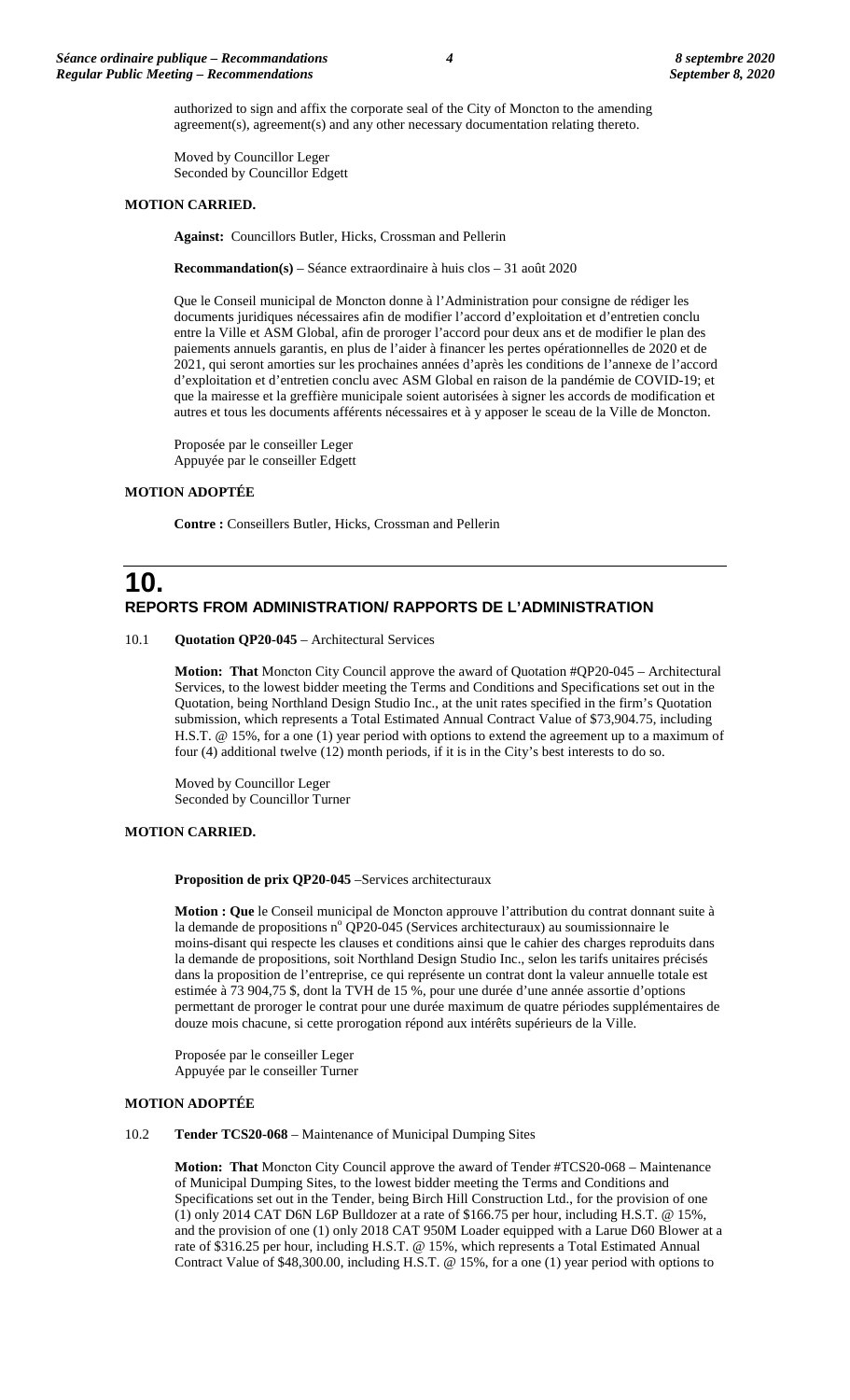extend the agreement up to a maximum of four (4) additional twelve (12) month periods, if it is in the City's best interests to do so.

Moved by Councillor Turner Seconded by Councillor Boudreau

### **MOTION CARRIED**

**Appel d'offres TCS20-068** – Entretien des décharges de neige municipales

**Motion : Que** le Conseil municipal de Moncton approuve l'attribution du contrat de l'appel d'offres n° TCS20-068 (Entretien des décharges de neige municipales) au soumissionnaire le moins-disant qui respecte les clauses et conditions ainsi que le cahier des charges reproduits dans l'appel d'offres, soit Birch Hill Construction Ltd., pour la fourniture d'un seul bulldozer CAT D6N L6P de modèle 2014, à raison de 166,75 \$ l'heure, dont la TVH de 15 %, et pour la fourniture d'une seule chargeuse sur pneus CAT 950M de modèle 2018, équipée d'une souffleuse Larue D60, à raison de 316,25 \$ l'heure, dont la TVH de 15 %, ce qui représente un contrat dont la valeur totale est estimée à 48 300 \$, dont la TVH de 15 %, pour une durée d'une année assortie d'options permettant de proroger le contrat à concurrence de quatre périodes supplémentaires d'une durée de douze mois chacune, si cette prorogation répond aux intérêts supérieurs de la Ville.

Proposée par le conseiller Turner Appuyée par le conseiller Boudreau

## **MOTION ADOPTÉE**

#### 10.3 **Tender TCS20-062** – Snow and Ice Control

**Motion: That** Moncton City Council approve Administration's recommendation that a total of four (4) pieces of equipment be retained to provide Snow and Ice Control Services for the 2020- 2021 winter season, and that Tender #TCS20-062 be awarded as follows:

| <b>Bidder</b>          | Equipment                 | <b>Hourly Rate</b><br>(incl. Operator) |
|------------------------|---------------------------|----------------------------------------|
| Kevin Fraser Inc.      | 2019 Hitachi ZW180 Loader | \$206.43 / hour,                       |
|                        | Wing and Blade, 173 HP    | incl. H.S.T.                           |
| Brenco Excavation Ltd. | 2014 JCB 437 Loader, 183  | \$227.70 / hour,                       |
|                        | HP                        | incl. H.S.T.                           |
| Fram Enterprises Inc.  | 2017 Doosan DL250 Loader, | \$230.00 / hour,                       |
|                        | 165 HP                    | incl. H.S.T.                           |
| Fram Enterprises Inc.  | 2007 Doosan DL250 Loader, | \$230.00 / hour,                       |
|                        | 160 HP                    | incl. H.S.T.                           |

There is also the option to extend the term for up to four (4) additional twelve (12) month periods, if it is in the City's best interest to do so.

The horsepower, weight, condition and age of the recommended units selected will provide more productivity per hour, and are considered to be the best value for the City of Moncton.

Moved by Councillor Turner Seconded by Councillor Leger

### MOTION CARRIED.

**Appel d'offres TCS20-062** – Déneigement et déverglaçage

**Motion : Que** le Conseil municipal de Moncton approuve la recommandation de l'Administration pour retenir un total de quatre véhicules afin d'assurer les services de déneigement et de déverglaçage pour la saison hivernale 2020-2021 et que les contrats de l'appel d'offres n° TCS20-062 soient attribués comme suit :

| <b>Soumissionnaires</b> | <b>Véhicules</b>                                                                                     | <b>Tarif horaire</b><br>(y compris le<br>conducteur) |
|-------------------------|------------------------------------------------------------------------------------------------------|------------------------------------------------------|
| Kevin Fraser Inc.       | Chargeuse sur pneus avec<br>aile latérale et chasse-neige<br>Hitachi ZW180 de modèle<br>2919, 173 HP | 206,43 \$ l'heure,<br>TVH comprise                   |
| Brenco Excavation Ltd.  | Chargeuse sur pneus JCB<br>437 de modèle 2014, 183 HP                                                | 227,70 \$ l'heure,<br>TVH comprise                   |
| Fram Enterprises Inc.   | Chargeuse sur pneus Doosan<br>DL250 de modèle 2017,<br>165 HP                                        | 230,00 \$ l'heure,<br>TVH comprise                   |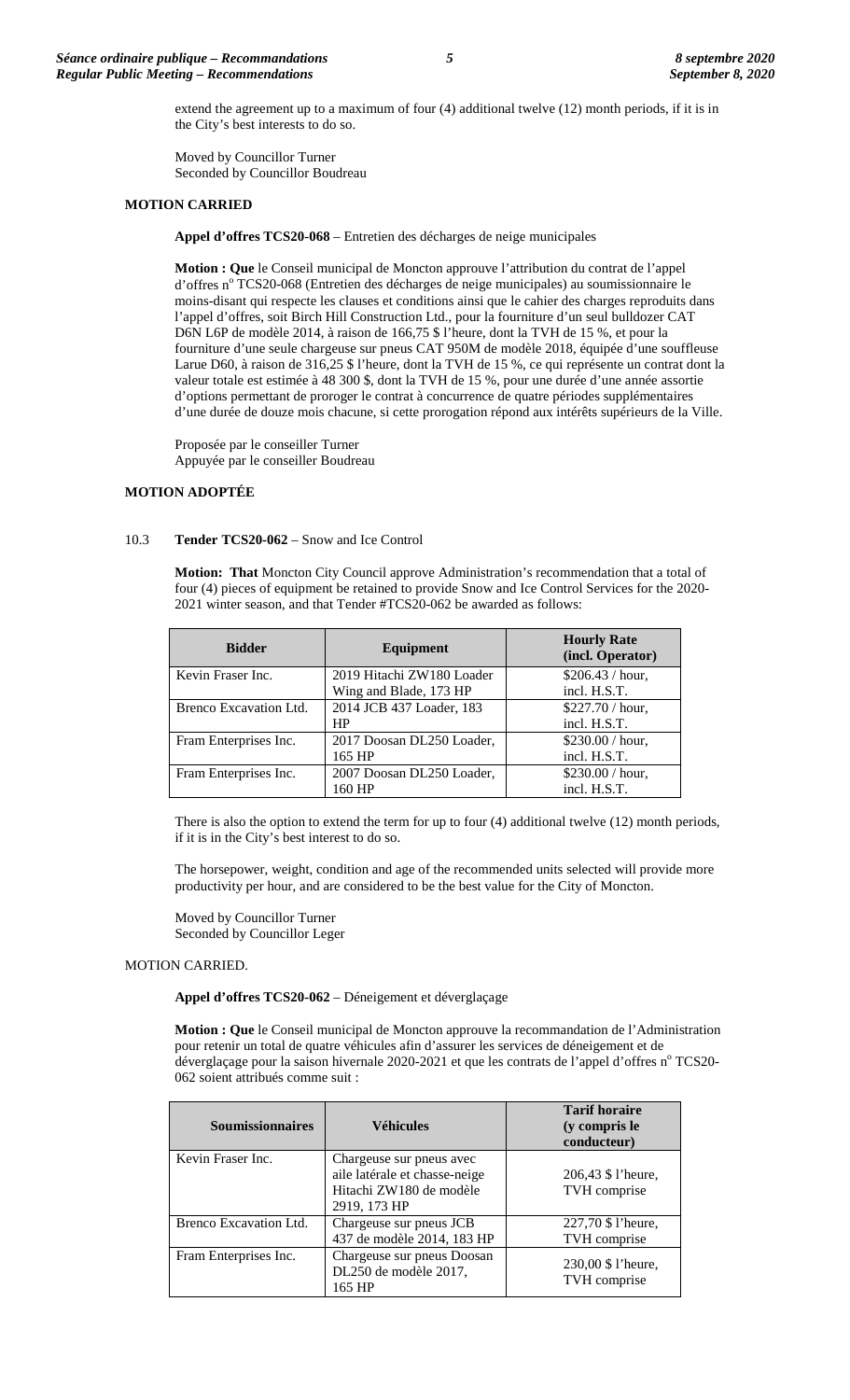| Fram Enterprises Inc. | Chargeuse sur pneus Doosan<br>DL250 de modèle 2007,<br>160 HP | 230,00 \$ 1'heure,<br>TVH comprise |
|-----------------------|---------------------------------------------------------------|------------------------------------|
|-----------------------|---------------------------------------------------------------|------------------------------------|

Les contrats sont également assortis d'une option permettant de les proroger pour au plus quatre périodes supplémentaires d'une durée de douze mois chacune, si cette prorogation répond aux intérêts supérieurs de la Ville.

La puissance en HP, le poids, l'état et l'âge des véhicules recommandés assureront une meilleure productivité à l'heure et sont réputés constituer le meilleur rapport qualité-prix pour la Ville de Moncton.

Proposée par le conseiller Turner Appuyée par le conseiller Leger

## MOTION ADOPTÉE

# **11. READING OF BY-LAWS/ LECTURE D'ARRÊTÉS MUNICIPAUX**

11.1 **A By Law** in Amendment of a By-Law Relating to the Development, Maintenance and Supply of Water in the City of Moncton, being By-Law P-102.5 –*Second & Third Readings*

Moved by Councillor Leger Seconded by Councillor Edgett

### **MOTION CARRIED.**

**Arrêté** portant modification de l'Arrêté concernent l'aménagement, le fonctionnement et l'entretien du service d'approvisionnement en eau dans la Ville de Moncton, soit l'arrêté P-102.5 **–** *Deuxième et troisième lectures*

Proposée par le conseiller Leger Appuyée par le conseiller Edgett

### **MOTION ADOPTÉE**

# **12. NOTICES MOTIONS AND RESOLUTIONS/ AVIS DE MOTIONS ET RÉSOLUTIONS**

# **13. APPOINTMENTS TO COMMITTEES/ NOMINATIONS À DES COMITÉS**

**Motion: That** the following appointments be approved./Que les nominations suivants soient adoptées.

**Moncton Public Library Board** Robert Hiscock

**Trans Aqua** Michel Desjardins Brenda Dore-Kidney

#### **Bibliotèque publique de Moncton** Robert Hiscock

**Trans Aqua** Michel Desjardins Brenda Dore-Kidney

Moved by Councillor Lawrence Seconded by Councillor Boudreau

### **MOTION CARRIED.**